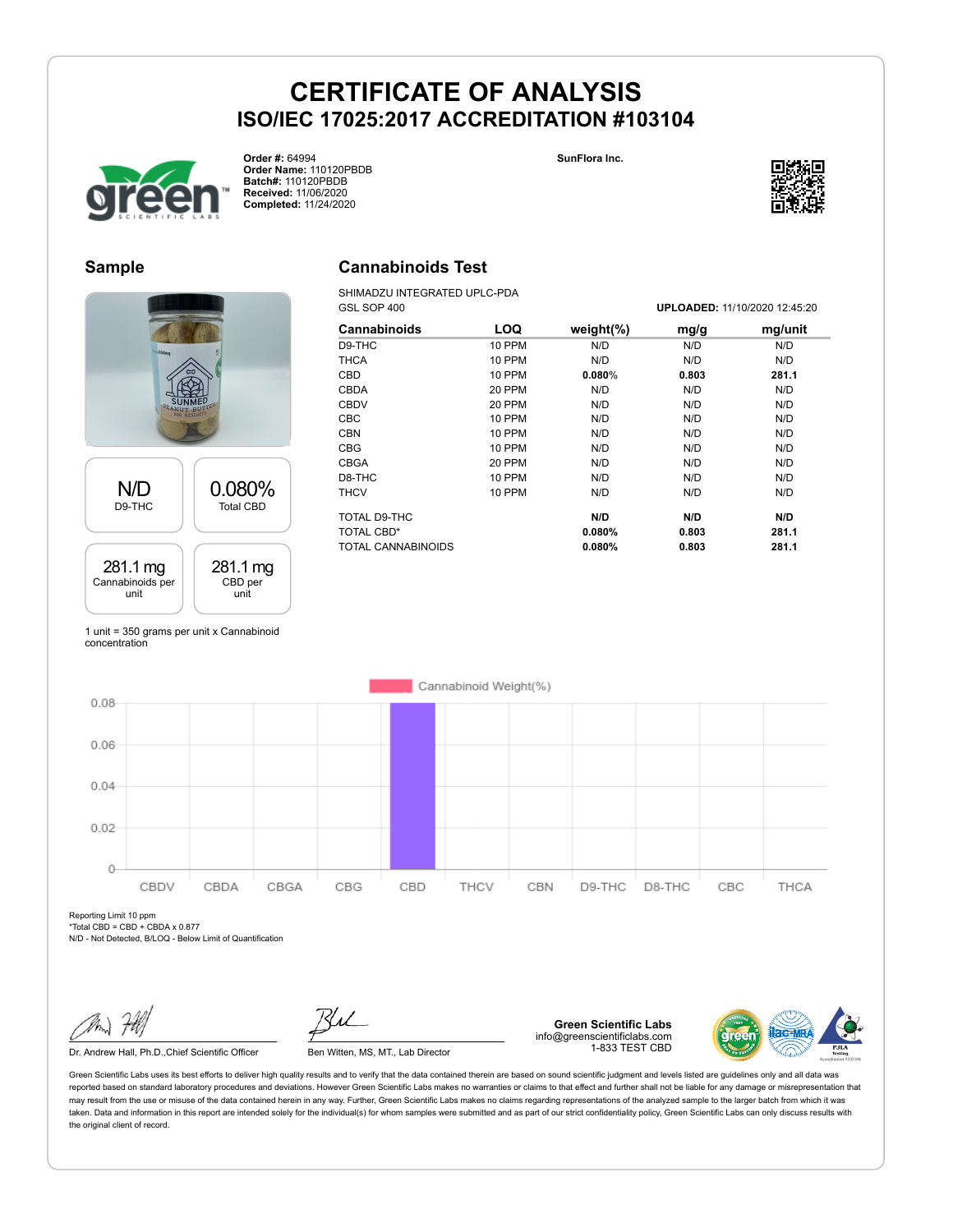

**Order #:** 64994 **Order Name:** 110120PBDB **Batch#:** 110120PBDB **Received:** 11/06/2020 **Completed:** 11/24/2020

**SunFlora Inc.**



**TERPENES: TOTAL (0.000%)**

Headspace GCMS - Shimadzu GCMS QP2020 with HS20

GSL SOP 404 **Prepared:** 11/06/2020 21:40:48 **Uploaded:** 11/09/2020 10:42:43

**Terpene Results (%) LOQ (%) LOD (%)**

**Terpenes Breakdown**

**Top Terpenes Results:**



#### **Tested for but not present:**

ALPHA-PINENE, CAMPHENE, BETA-MYRCENE, BETA-PINENE, 3-CARENE, ALPHA-TERPINENE, TRANS-BETA-OCIMENE, LIMONENE, P-CYMENE, CIS-BETA-OCIMENE, EUCALYPTOL, GAMMA.- TERPINENE, TERPINOLENE, LINALOOL, ISOPULEGOL, GERANIOL, CARYOPHYLLENE, HUMULENE, CIS-NEROLIDOL, TRANS-NEROLIDOL, GUAIOL, CARYOPHYLLENE OXIDE, ALPHA-BISABOLOL

Dr. Andrew Hall, Ph.D.,Chief Scientific Officer Ben Witten, MS, MT., Lab Director

**Green Scientific Labs** info@greenscientificlabs.com 1-833 TEST CBD

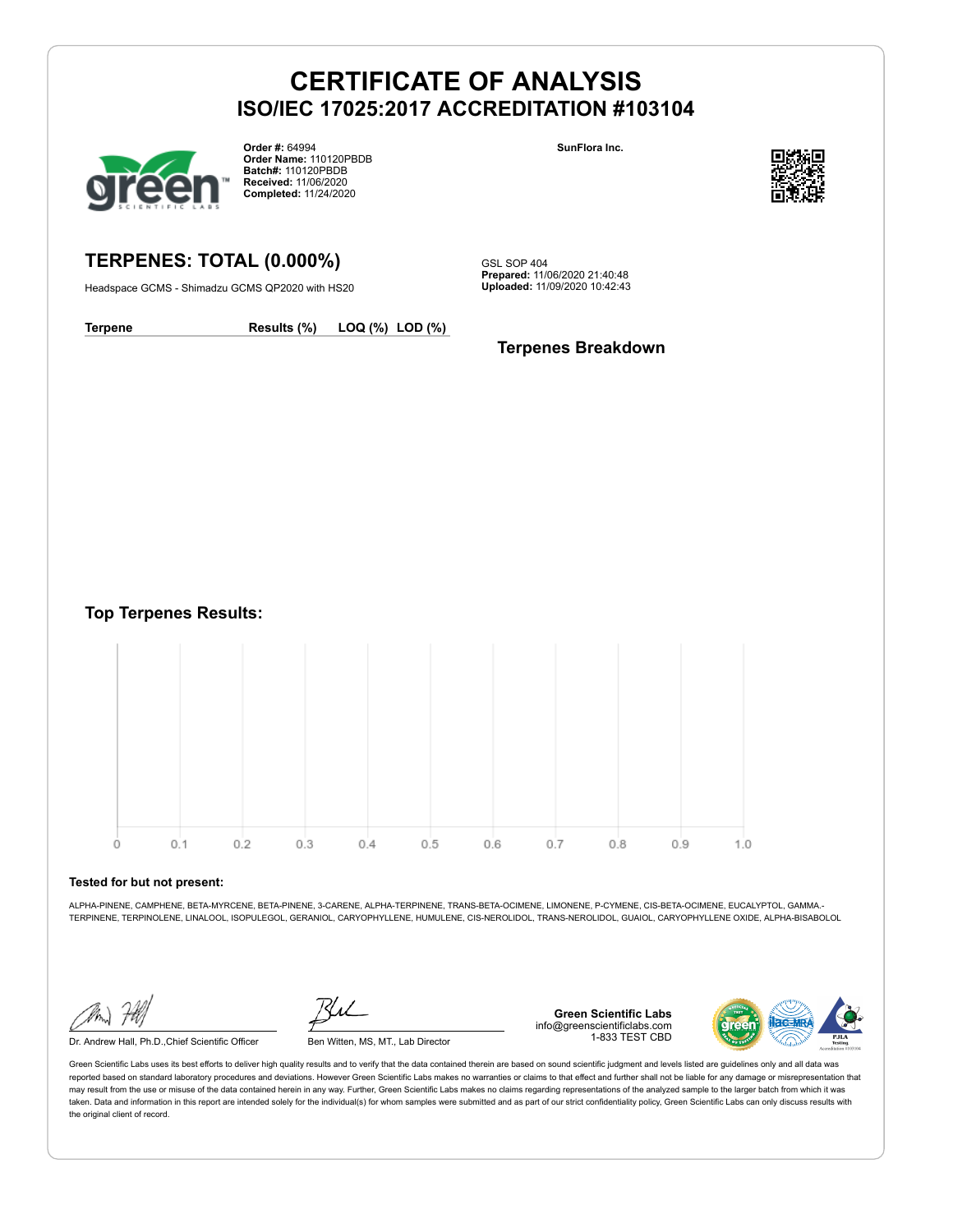

**Order #:** 64994 **Order Name:** 110120PBDB **Batch#:** 110120PBDB **Received:** 11/06/2020 **Completed:** 11/24/2020

**SunFlora Inc.**



**LOQ**

**LOD**

## **PESTICIDE ANALYSIS:**

GSL SOP 401 **PREPARED:** 11/06/2020 21:34:48 **UPLOADED:** 11/12/2020 13:16:51

GCMS-MS - Shimadzu GCMS-TQ8040

| Pesticide           | <b>Action Level</b><br>(ppm) | <b>Results</b><br>(ppm) | LOQ<br>(ppm) | LOD<br>(ppm) |
|---------------------|------------------------------|-------------------------|--------------|--------------|
| CAPTAN              | 3.000                        | N/D                     | 0.003        | 0.001        |
| <b>CHLORDANE</b>    | 0.100                        | N/D                     | 0.003        | 0.001        |
| <b>CHLORFENAPYR</b> | 0.100                        | N/D                     | 0.003        | 0.001        |
| <b>COUMAPHOS</b>    | 0.100                        | N/D                     | 0.003        | 0.001        |

| <b>Pesticide</b>        | <b>Action Level Results LOQ LOD</b> |                   |       |       |
|-------------------------|-------------------------------------|-------------------|-------|-------|
|                         | (ppm)                               | (ppm) (ppm) (ppm) |       |       |
| <b>CYFLUTHRIN</b>       | 1.000                               | N/D               | 0.003 | 0.001 |
| <b>CYPERMETHRIN</b>     | 1.000                               | N/D               | 0.003 | 0.001 |
| PENTACHLORONITROBENZENE | 0.200                               | N/D               | 0.003 | 0.001 |

| A                            |
|------------------------------|
| LCMS-MS - Shimadzu LCMS-8060 |

| <b>Pesticide</b>           | <b>Action Level</b> | <b>Results</b> | LOQ   | LOD   |
|----------------------------|---------------------|----------------|-------|-------|
|                            | (ppm)               | (ppm)          | (ppm) | (ppm) |
| <b>ABAMECTIN B1A</b>       | 0.300               | N/D            | 0.005 | 0.001 |
| <b>ACEPHATE</b>            | 3.000               | N/D            | 0.001 | 0.001 |
| <b>ACEQUINOCYL</b>         | 2.000               | N/D            | 0.001 | 0.001 |
| <b>ACETAMIPRID</b>         | 3.000               | N/D            | 0.005 | 0.001 |
| <b>ALDICARB</b>            | 0.100               | N/D            | 0.005 | 0.001 |
| <b>AZOXYSTROBIN</b>        | 3.000               | N/D            | 0.001 | 0.001 |
| <b>BIFENAZATE</b>          | 3.000               | N/D            | 0.005 | 0.001 |
| <b>BIFENTHRIN</b>          | 0.500               | N/D            | 0.005 | 0.001 |
| <b>BOSCALID</b>            | 3.000               | N/D            | 0.005 | 0.001 |
| CARBARYL                   | 0.500               | N/D            | 0.003 | 0.001 |
| <b>CARBOFURAN</b>          | 0.100               | N/D            | 0.001 | 0.001 |
| <b>CHLORANTRANILIPROLE</b> | 3.000               | N/D            | 0.005 | 0.005 |
| CHLORMEQUAT                | 3.000               | N/D            | 0.025 | 0.025 |
| <b>CHLORIDE</b>            |                     |                |       |       |
| <b>CHLORPYRIFOS</b>        | 0.100               | N/D            | 0.001 | 0.001 |
| <b>CLOFENTEZINE</b>        | 0.500               | N/D            | 0.001 | 0.001 |
| <b>DAMINOZIDE</b>          | 0.100               | N/D            | 0.005 | 0.001 |
| <b>DIAZINON</b>            | 0.200               | N/D            | 0.001 | 0.001 |
| <b>DICHLORVOS</b>          | 0.100               | N/D            | 0.005 | 0.001 |
| <b>DIMETHOATE</b>          | 0.100               | N/D            | 0.001 | 0.001 |
| <b>DIMETHOMORPH</b>        | 3.000               | N/D            | 0.005 | 0.001 |
| <b>ETHOPROPHOS</b>         | 0.100               | N/D            | 0.001 | 0.001 |
| <b>ETOFENPROX</b>          | 0.100               | N/D            | 0.001 | 0.001 |
| <b>ETOXAZOLE</b>           | 1.500               | N/D            | 0.010 | 0.005 |
| <b>FENHEXAMID</b>          | 3.000               | N/D            | 0.005 | 0.001 |
| <b>FENOXYCARB</b>          | 0.100               | N/D            | 0.005 | 0.001 |
| <b>FENPYROXIMATE</b>       | 2.000               | N/D            | 0.001 | 0.001 |
| <b>FIPRONIL</b>            | 0.100               | N/D            | 0.003 | 0.001 |
| <b>FLONICAMID</b>          | 2.000               | N/D            | 0.025 | 0.010 |
| <b>FLUDIOXONIL</b>         | 3.000               | N/D            | 0.003 | 0.001 |
| <b>HEXYTHIAZOX</b>         | 2.000               | N/D            | 0.005 | 0.001 |

| <b>Pesticide</b>       | <b>Action Level</b> | <b>Results</b> | LOQ   | LOD   |
|------------------------|---------------------|----------------|-------|-------|
|                        | (ppm)               | (ppm)          | (ppm) | (ppm) |
| <b>IMAZALIL</b>        | 0.100               | N/D            | 0.005 | 0.001 |
| <b>IMIDACLOPRID</b>    | 3.000               | N/D            | 0.005 | 0.001 |
| KRESOXIM-METHYL        | 1.000               | N/D            | 0.010 | 0.005 |
| <b>MALATHION</b>       | 2.000               | N/D            | 0.005 | 0.001 |
| METALAXYL              | 3.000               | N/D            | 0.001 | 0.001 |
| <b>METHIOCARB</b>      | 0.100               | N/D            | 0.005 | 0.001 |
| <b>METHOMYL</b>        | 0.100               | N/D            | 0.001 | 0.001 |
| <b>MEVINPHOS</b>       | 0.100               | N/D            | 0.001 | 0.001 |
| <b>MYCLOBUTANIL</b>    | 3.000               | N/D            | 0.005 | 0.001 |
| <b>NALED</b>           | 0.500               | N/D            | 0.005 | 0.001 |
| <b>OXAMYL</b>          | 0.500               | N/D            | 0.001 | 0.001 |
| <b>PACLOBUTRAZOL</b>   | 0.100               | N/D            | 0.005 | 0.001 |
| <b>PERMETHRINS</b>     | 1.000               | N/D            | 0.005 | 0.001 |
| <b>PHOSMET</b>         | 0.200               | N/D            | 0.005 | 0.001 |
| <b>PIPERONYL</b>       | 3.000               | N/D            | 0.001 | 0.001 |
| <b>BUTOXIDE</b>        |                     |                |       |       |
| <b>PRALLETHRIN</b>     | 0.400               | N/D            | 0.005 | 0.005 |
| <b>PROPICONAZOLE</b>   | 1.000               | N/D            | 0.010 | 0.005 |
| <b>PROPOXUR</b>        | 0.100               | N/D            | 0.001 | 0.001 |
| <b>PYRETHRINS</b>      | 1.000               | N/D            | 0.005 | 0.005 |
| (PYRETHRIN I)          |                     |                |       |       |
| <b>PYRIDABEN</b>       | 3.000               | N/D            | 0.005 | 0.001 |
| <b>SPINETORAM</b>      | 3.000               | N/D            | 0.001 | 0.001 |
| SPINOSAD               | 3.000               | N/D            | 0.001 | 0.001 |
| <b>SPIROMESIFEN</b>    | 3.000               | N/D            | 0.005 | 0.001 |
| <b>SPIROTETRAMAT</b>   | 3.000               | N/D            | 0.001 | 0.001 |
| SPIROXAMINE            | 0.100               | N/D            | 0.001 | 0.001 |
| <b>TEBUCONAZOLE</b>    | 1.000               | N/D            | 0.005 | 0.001 |
| <b>THIACLOPRID</b>     | 0.100               | N/D            | 0.001 | 0.001 |
| <b>THIAMETHOXAM</b>    | 1.000               | N/D            | 0.001 | 0.001 |
| <b>TRIFLOXYSTROBIN</b> | 3.000               | N/D            | 0.001 | 0.001 |

 $N/D = N$ ot Detected, A/LOQ = Above LOQ Level, B/LOQ = Below LOQ Level, B/LOD = Below LOD Level

Dr. Andrew Hall, Ph.D., Chief Scientific Officer Ben Witten, MS, MT., Lab Director

**Green Scientific Labs** info@greenscientificlabs.com 1-833 TEST CBD

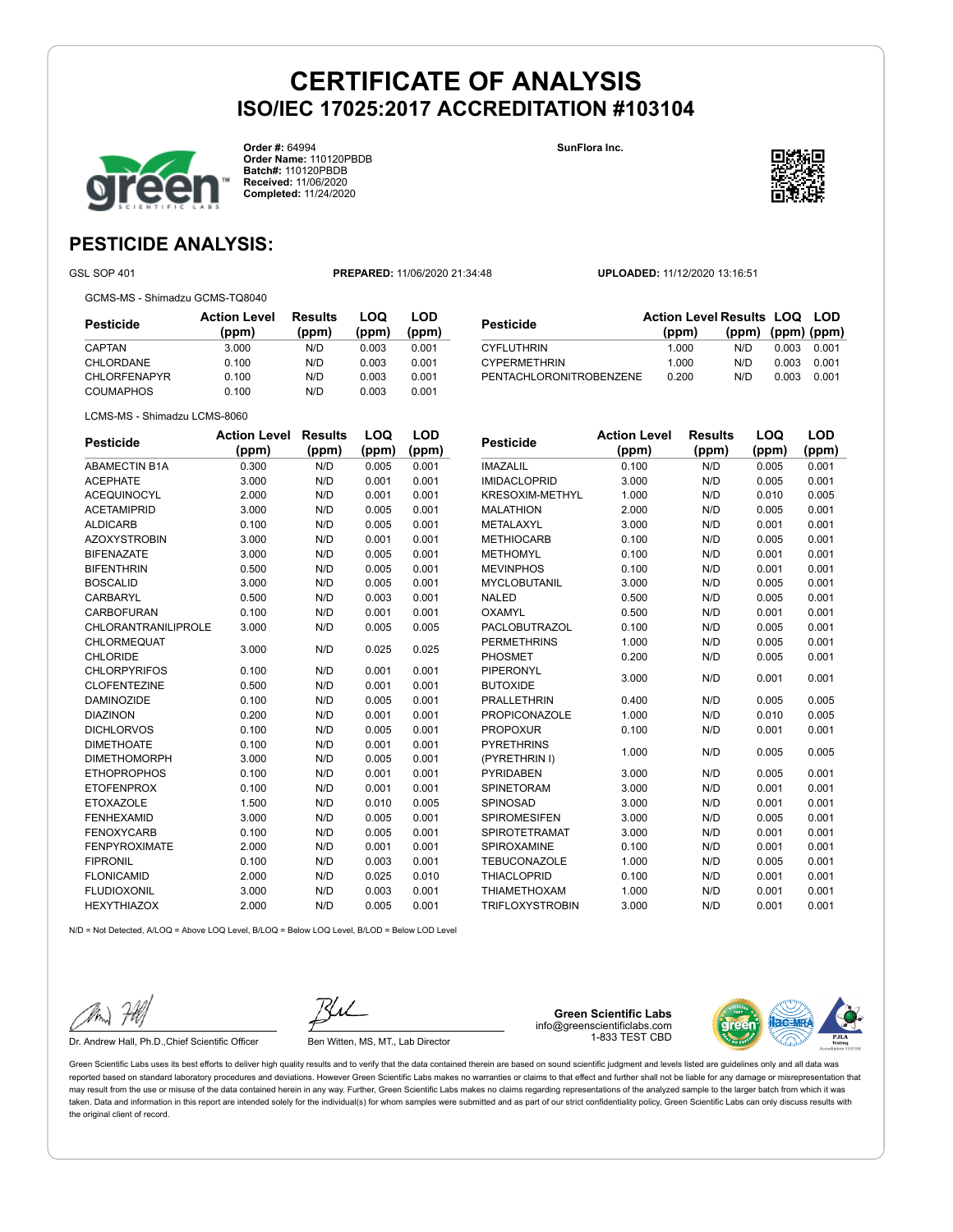

**Order #:** 64994 **Order Name:** 110120PBDB **Batch#:** 110120PBDB **Received:** 11/06/2020 **Completed:** 11/24/2020

**SunFlora Inc.**



### **RESIDUAL SOLVENTS:**

Headspace GCMS - Shimadzu GCMS QP2020 with HS20

GSL SOP 405 **Prepared:** 11/06/2020 18:08:41 **Uploaded:** 11/09/2020 12:25:49

| <b>Residual Solvent</b>   | <b>Action Level (ppm)</b> | Results (ppm) | LOQ (ppm) | LOD (ppm) |
|---------------------------|---------------------------|---------------|-----------|-----------|
| 1,1-DICHLOROETHENE        | 8                         | N/D           | 0.63      | 0.63      |
| 1,2- DICHLOROETHANE       | 2                         | N/D           | 0.12      | 0.02      |
| <b>ACETONE</b>            | 5,000                     | N/D           | 140       | 20        |
| <b>ACETONITRILE</b>       | 410                       | N/D           | 25        | 1         |
| <b>BENZENE</b>            |                           | N/D           |           | 0.5       |
| <b>BUTANE</b>             | 5,000                     | N/D           | 50        | 10        |
| <b>CHLOROFORM</b>         |                           | N/D           |           | 0.5       |
| CIS 1,2-DICHLOROETHENE    | 5                         | N/D           | 0.73      | 0.18      |
| <b>ETHANOL</b>            | 5,000                     | N/D           | 140       | 20        |
| ETHYL ACETATE             | 5,000                     | N/D           | 140       | 20        |
| <b>ETHYL ETHER</b>        | 5,000                     | N/D           | 140       | 20        |
| ETHYLENE OXIDE            |                           | N/D           | $\Omega$  | 0         |
| <b>ISOPROPYL ALCOHOL</b>  | 5,000                     | N/D           | 140       | 20        |
| <b>METHANOL</b>           | 3,000                     | N/D           | 100       | 20        |
| <b>METHYLENE CHLORIDE</b> | 125                       | N/D           | 0.15      | 0.15      |
| N-HEPTANE                 | 5,000                     | N/D           | 140       | 20        |
| N-HEXANE                  | 290                       | N/D           | 18        | 10        |
| <b>PENTANE</b>            | 5,000                     | N/D           | 140       | 20        |
| <b>PROPANE</b>            | 5,000                     | N/D           | 20        |           |
| <b>TOLUENE</b>            | 890                       | N/D           | 53        |           |
| TRANS 1,2-DICHLOROETHENE  | 5                         | N/D           | 0.73      | 0.18      |
| <b>TRICHLOROETHENE</b>    |                           | N/D           |           | 0.5       |
| <b>XYLENES</b>            | 150                       | N/D           | 130       | 20        |

Dr. Andrew Hall, Ph.D., Chief Scientific Officer Ben Witten, MS, MT., Lab Director

**Green Scientific Labs** info@greenscientificlabs.com 1-833 TEST CBD

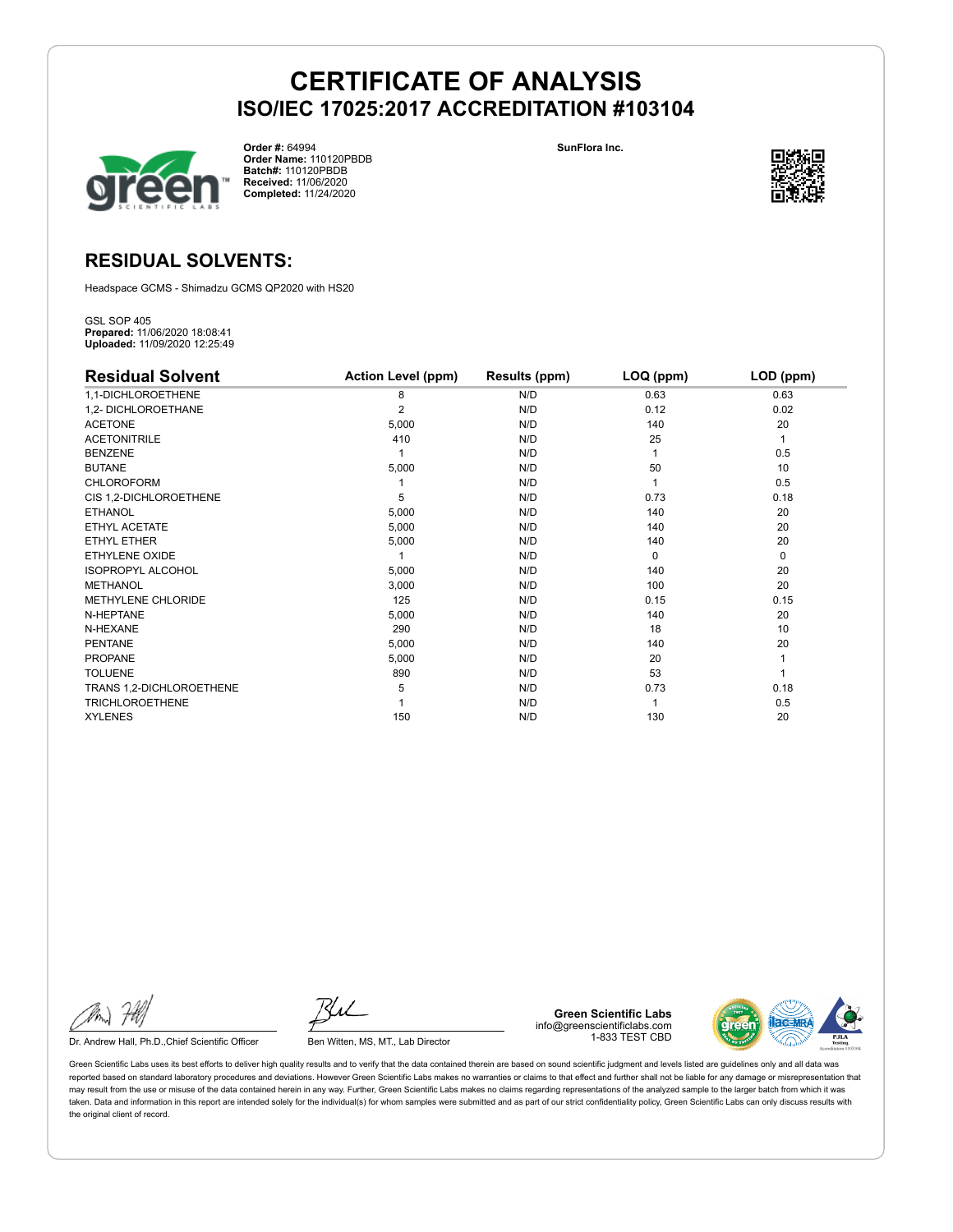

**Order #:** 64994 **Order Name:** 110120PBDB **Batch#:** 110120PBDB **Received:** 11/06/2020 **Completed:** 11/24/2020

**SunFlora Inc.**

**Microbial Analysis** GSL SOP 406 **Uploaded:** 11/23/2020 19:25:17



### **Microbial Analysis:**

fa PCR - Agilent AriaMX

**MICROBIAL ANALYSIS:**

PCR - Agilent AriaMX

| <b>Test</b>          | <b>SOP</b> | Test Method | Device Used       | <b>LOD</b>                   | <b>Allowable</b><br><b>Criteria</b> | <b>Actual Result Pass/Fail</b> |             |
|----------------------|------------|-------------|-------------------|------------------------------|-------------------------------------|--------------------------------|-------------|
| TOTAL YEAST AND MOLD | 406.01     | USP 61/62+  | <b>ARIAMX PCR</b> | CFU/G BY<br>SAMPLE<br>TYPE** | 1.000 CFU/G                         | NOT DETECTED                   | <b>PASS</b> |
| STEC E. COLI*        | 406.01     | USP 61/62+  | <b>ARIAMX PCR</b> | CFU/G**                      | DETECT/NOT<br><b>DETECTED</b>       | NOT DETECTED                   | <b>PASS</b> |
| PATHOGENIC E. COLI   | 406.01     | USP 61/62+  | <b>ARIAMX PCR</b> | CFU/G**                      | DETECT/NOT<br>DETECTED              | NOT DETECTED                   | <b>PASS</b> |
| SALMONELLA*          | 406.01     | USP 61/62+  | <b>ARIAMX PCR</b> | CFU/G**                      | DETECT/NOT<br><b>DETECTED</b>       | NOT DETECTED                   | <b>PASS</b> |

† USP 61 (enumeration of bacteria TAC, TYM, and ENT/Coliform), USP 62 (identifying specific species E.coli Aspergillus etc)

\* STEC and Salmonella run as Multiplex

\*\* CFU/g Calculation based on MIP/Extract matrix \*\*\* Flavus = 2 Copies of DNA / Fumigatis = 2 Copies of DNA Niger = 20 Copies of DNA / Terrus = 10 copies of DNA

Dr. Andrew Hall, Ph.D., Chief Scientific Officer Ben Witten, MS, MT., Lab Director

**Green Scientific Labs** info@greenscientificlabs.com 1-833 TEST CBD